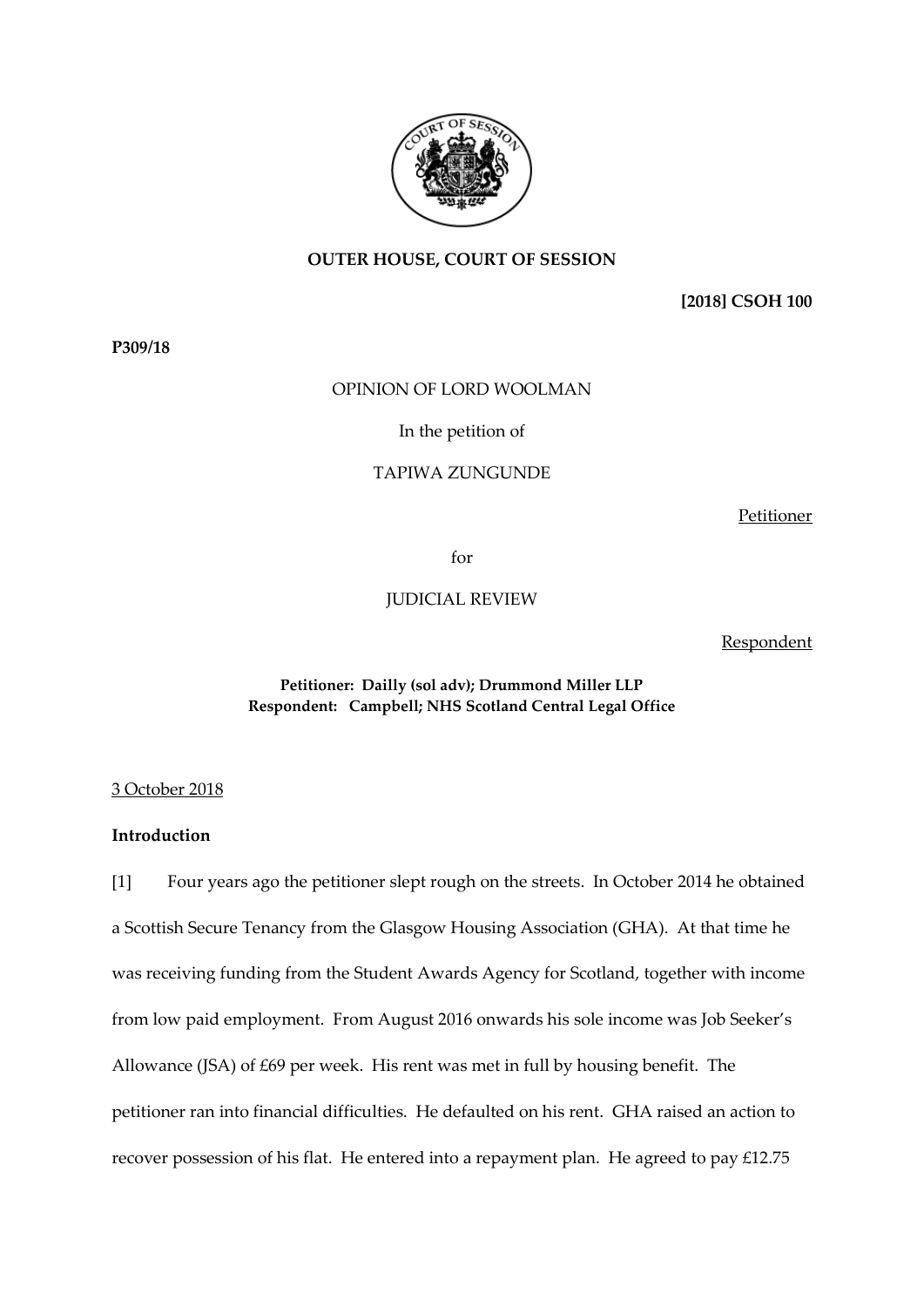per week to clear his rent arears. He did so even though he believed that sum to be unaffordable. Unfortunately his belief proved to be correct. He was unable to keep up with his repayments to GHA. A Sheriff granted decree of eviction on 16 October 2017. Since then the petitioner has resided in a homeless hostel in Glasgow.

## **The decision letter**

[2] After eviction the petitioner applied to be rehoused. On 28 December 2017 he received a letter headed "Glasgow City Health and Social Care Partnership". It refused his application. The operative part of the decision letter stated, "Having considered those matters which the Act obliges me to take into account Glasgow City Council considers you to be homeless and that you became homeless intentionally". The letter contains a reference to the right of review. It states that, "you do have the right to request a review of this decision and if you wish to do so you must submit a review request to the case work office within 21 days of the date of this letter". It also suggests that the petitioner seeks independent advice from the local Citizen's Advice Bureau, Shelter Scotland or his local law centre "details of which are provided separately".

# **Request for review**

[3] The petitioner did nothing within the 21 day period. Mr Dailly said that 'he put his head in the sand', which is a common approach for homeless persons to adopt. Eventually, however, the petitioner went to Govanhill Law Centre. On 21 March 2018 a case worker there sent a detailed letter to Angela Harkins, a social worker with GCC. The letter asked for a review of the petitioner's case to be heard out of time. It explained his financial position and enclosed an income and expenditure statement. By return email the same day

 $\mathfrak{D}$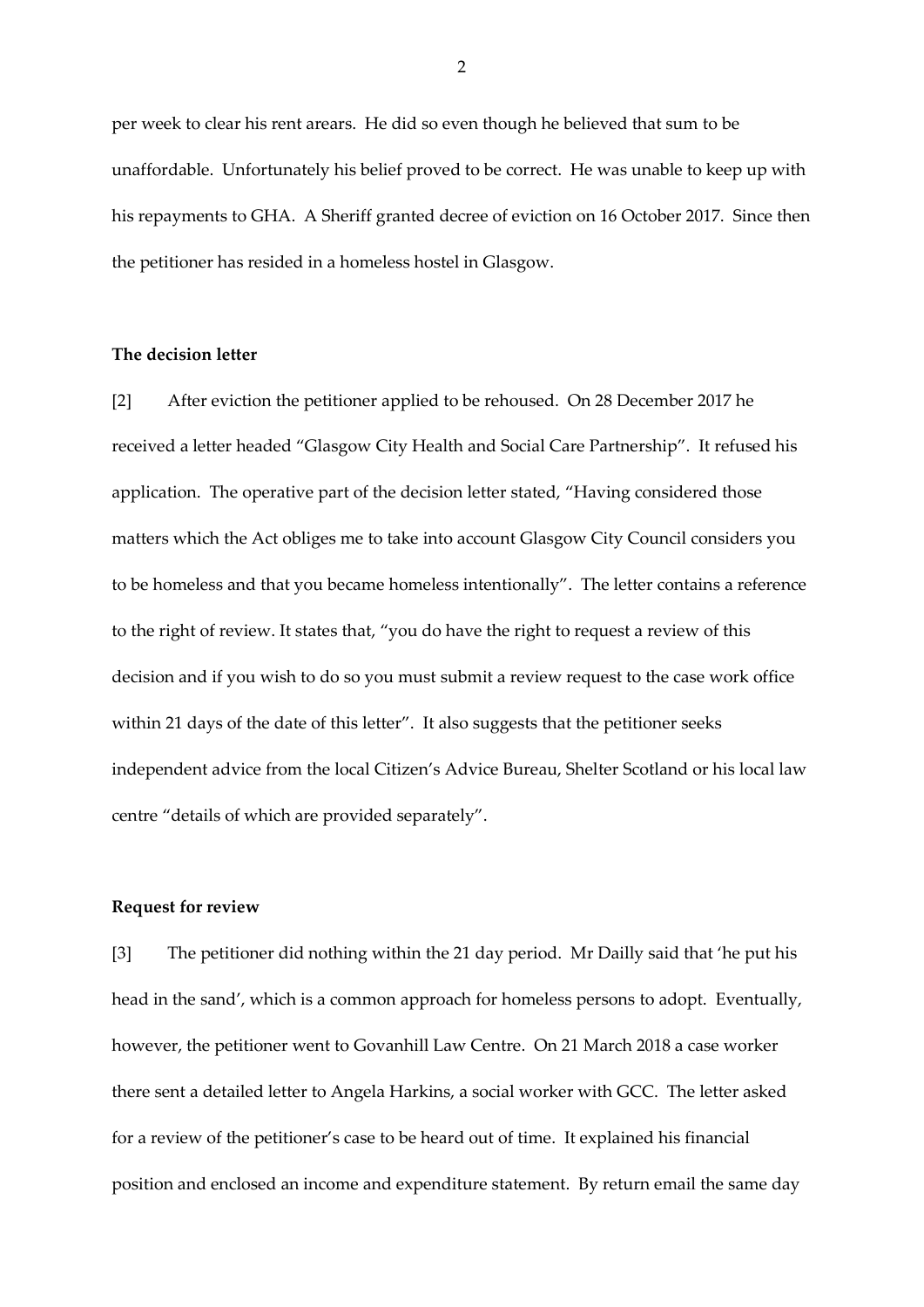Ms Harkins replied "this is way out with the 21 day appeal period therefore accommodation will be ended today, as previously advised".

#### **These proceedings**

[4] The petitioner raised these proceedings convening Glasgow City Integration Joint Board ('the Board') as the respondent. He seeks declarator that the decision of 28 December 2017 should be quashed. He no longer seeks a specific order that he be rehoused. The Board queried whether it was the correct respondent. It obtained a letter from Mr Richard Fisher, a senior solicitor who has acted for GCC over many years. He provided his view that GCC and not the Board had legal responsibility for the decision. The petitioner took a different view and continued with the present application. There are three issues for decision. First, who has legal responsibility for the decision? Second, did the petitioner exhaust all his statutory remedies? Third, was the decision unlawful?

#### **Statutory framework**

#### *Homelessness*

[5] Part II of the Housing (Scotland) Act 1987 provides a lattice of rules about homelessness in Scotland. It imposes certain obligations on local authorities who must, in exercising their functions under the Act, have regard to any guidance given by the Secretary of State: section 37. The minister has issued the Code of Guidance on Homelessness. It states that, in determining whether an individual is intentionally homeless, the local authority should have regard to a number of factors. They include the following:

> a. an applicant must have deliberately done or failed to do something which resulted in homelessness or threatened homelessness,

3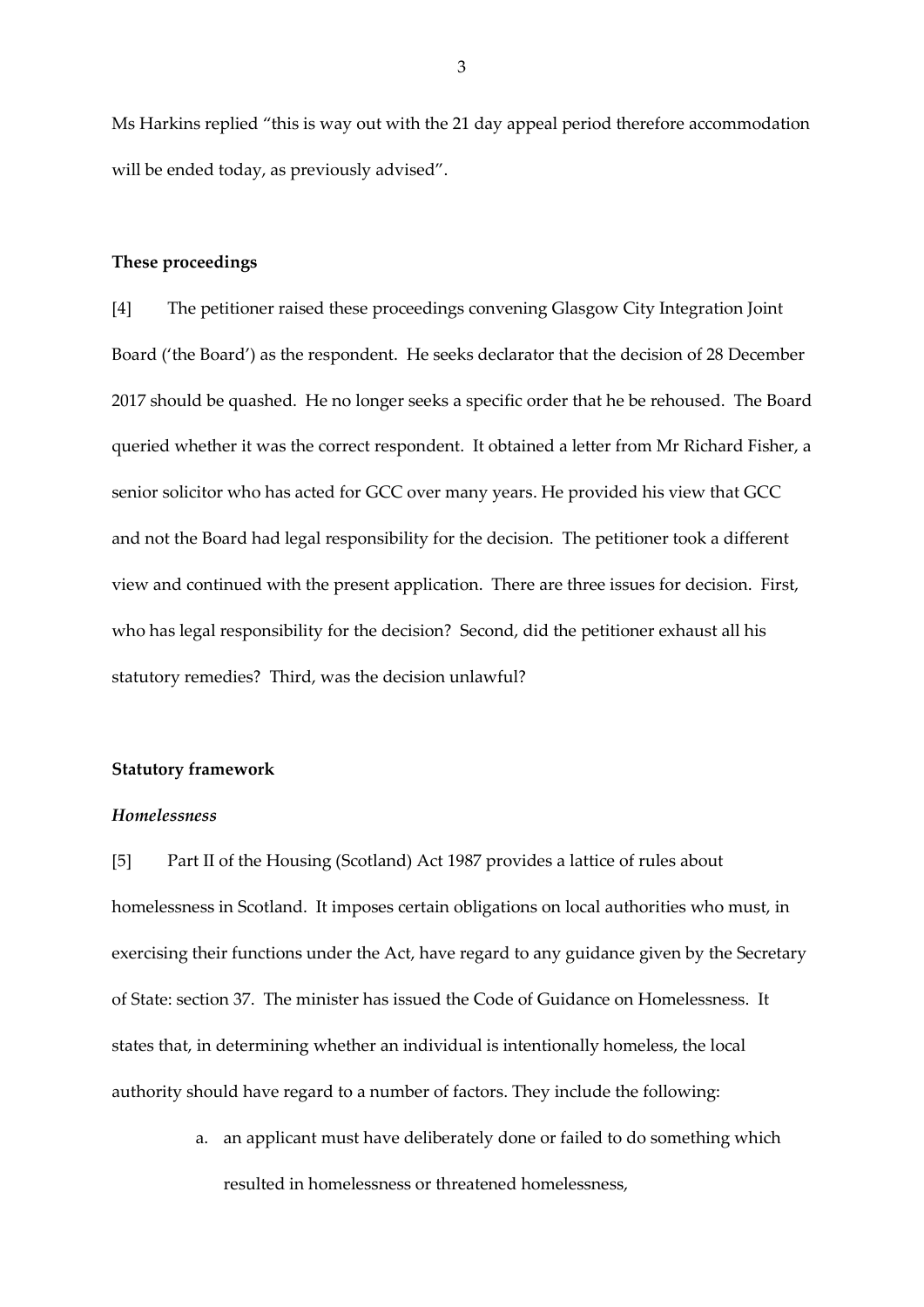- b. Even if the applicant seems to be homeless only because of his or her financial or other imprudence or lack of foresight, it should not be automatically decided that the homelessness was intentional.
- c. It should not be assumed automatically that an applicant is intentionally homeless when they have lost their accommodation because of rent arrears. Reasons should be fully explored and decisions made as to whether arrears resulted from deliberate acts or omissions.

#### **Responsibility for homelessness**

[6] Section 14 of the Public Bodies (Joint Working) (Scotland) Act 2014 ('the 2014 Act'), introduced integration joint boards, of which the respondent is one. The Scottish Parliament sought to integrate the strategy of health and social care. In particular, it aimed to improve outcomes for patients, service users, carers and their families. It required health boards and local authorities to work together with the aim of agreeing a model of integration between them. The steps that were taken to implement these arrangements are complicated. The integration scheme delegated GCC's functions under part 2 of the 1987 Act to the Board. On 6 February 2016 there was a retransfer of functions. The Board directed GCC to carry out the duties under part II of the 1987 Act.

#### **1. Who is legally responsible for the decision?**

[7] I am satisfied that GCC was the decision maker, accordingly it should have been convened as the respondent. Only the actual decision maker can be made subject to review: *West* v *The Secretary of State for Scotland* [1992] SC 385 412 – 413 per Lord President Hope. I do not accept Mr Dailly's carefully presented argument under sections 25 and 26 of the

4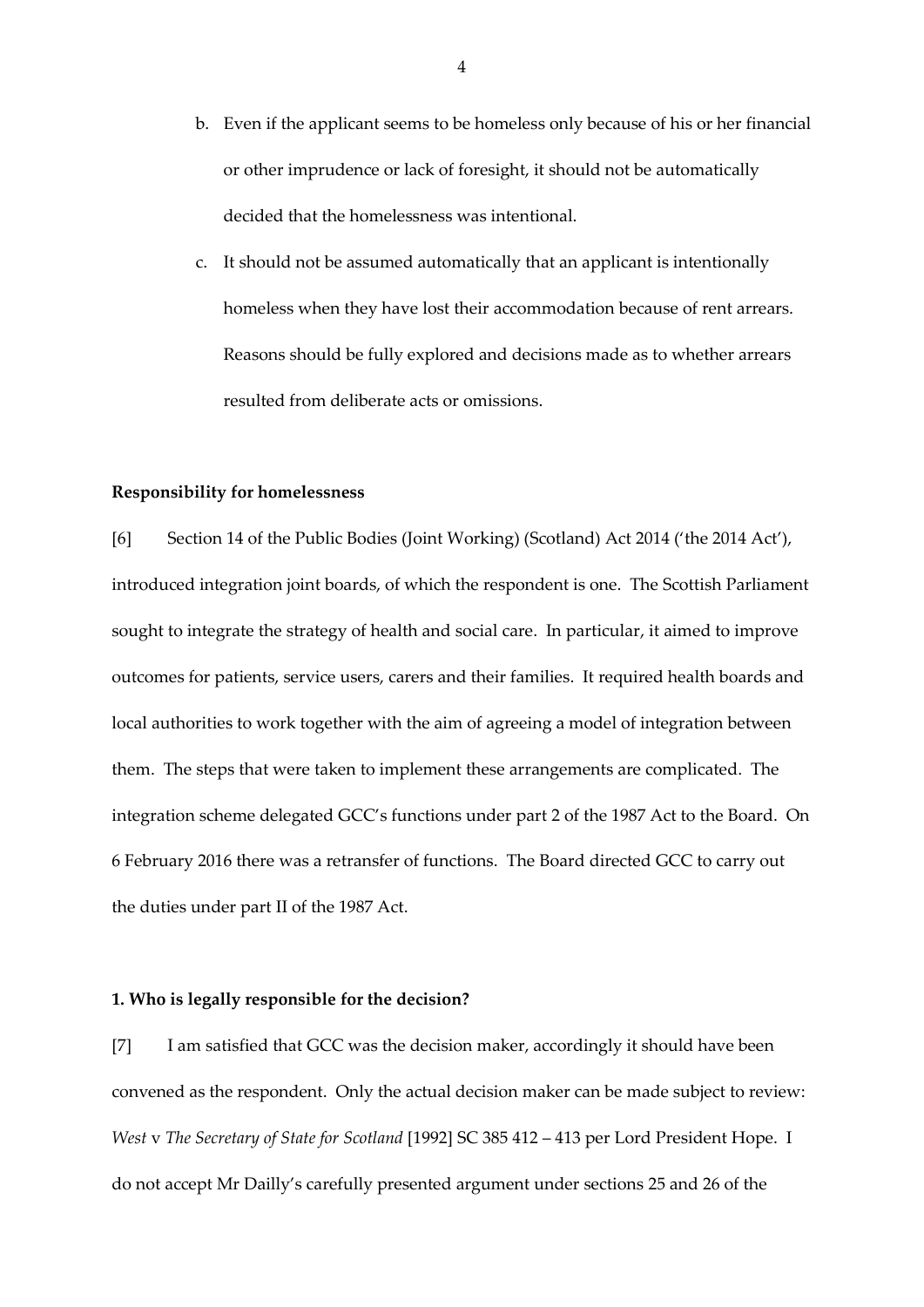2014 Act that GCC acted as the Board's agent in making the decision. The Board is involved in overall strategy, not in individual decisions. It has no employees and it would have far reaching ramifications if it were it to be held liable for all decisions made under its procedures. In arriving at this conclusion that there was no relationship of principal and agent, I feel a great deal of sympathy for Mr Dailly. It is far from clear who should have been convened as the respondent. Matters were further complicated by the decision letter purporting to come from another entity altogether, Glasgow City Health and Social Care Partnership.

### **2. Has the petitioner failed to exhaust all other remedies?**

[8] Mr Campbell argues that the petition is incompetent for a second reason. He contends that the petitioner should have made his application for review within the 21 day period, "or such long a period as the authority may allow" as set down by section 35(a) of the 1987 Act. Mr Campbell adds that the petitioner ought properly to have sought review of the decision of 21 March.

[9] The jurisprudence on this point is conveniently summarised as follows: "As a general proposition it may be said that judicial review is not available if there is an alternative means of relief open to the applicant" Clyde and Edwards *Judicial Review*, paragraph 12.01. That statement is supported by a long line of authorities stretching from *Dante* v *The Assessor for Ayr* [1922] SC 109 to RCS 58.31. It is also clear, however, that exceptional circumstances may justify a departure from the general rule: *BRB* v *The Corporation of the City of Glasgow* [1976] SC 224, *Tarmac Econowaste Limited* v *The Assessor for Lothian Region* [1991] SLT 77, *MDMH* [2014] CSOH 143. That reflects the wider contours of

5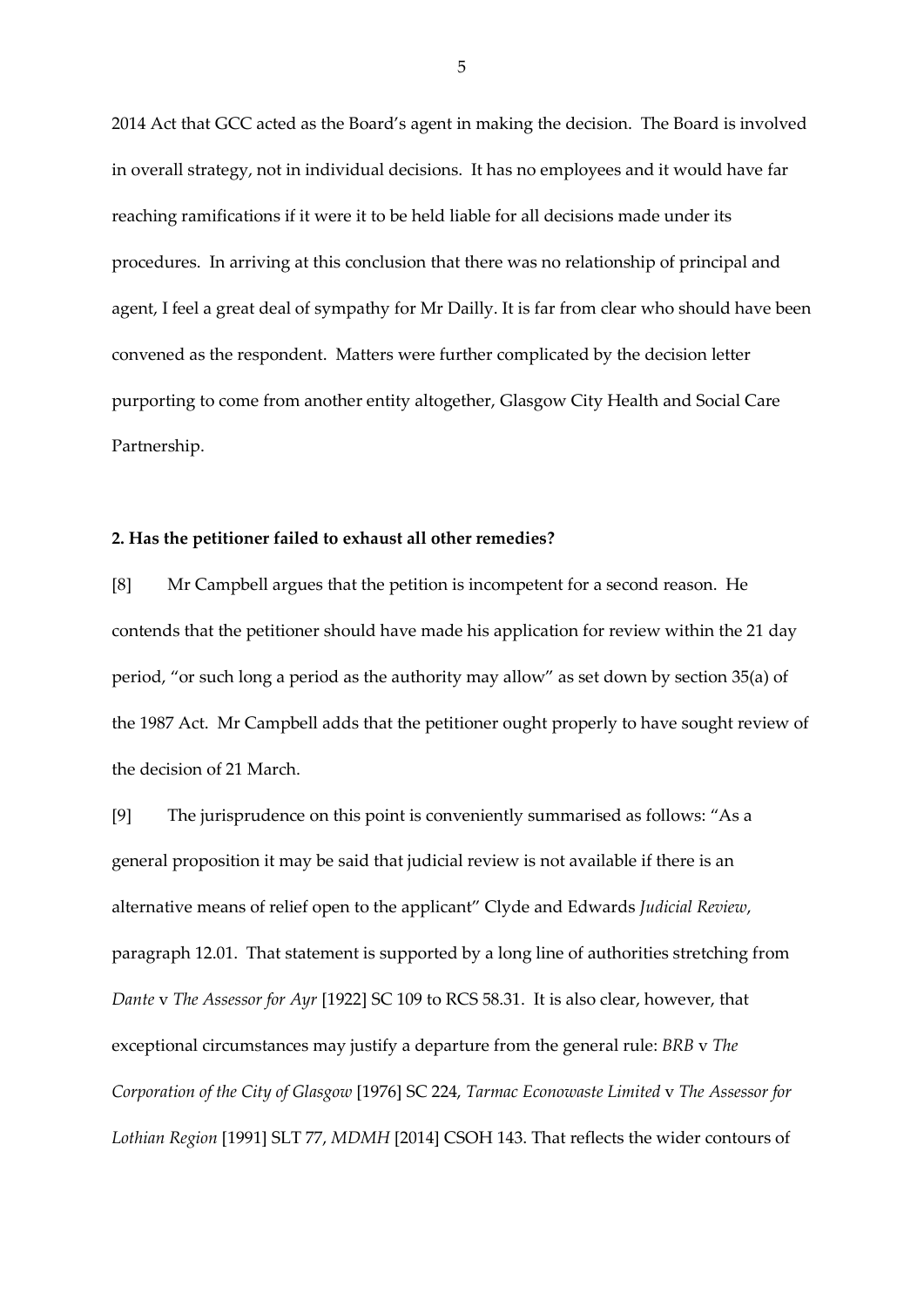judicial review. In *Ingle* v *Ingle's Trustee* [1999] SLT 650 at 654D-F, the Second Division stated:

"Judicial review remains an equitable remedy and the court will only exercise its power when it is fair and reasonable to do so. Just to take one example to illustrate this, justice involves fairness to all parties to the litigation so that the court may well not regard a substantial injustice as occurring if the party complaining had brought it on himself by his own conduct and the result of remedying it would be unfair to the other party in the litigation."

Before arriving at a decision on this second issue it is therefore important to consider whether there is a flaw in the original decision. That may have an impact on this second question.

#### **3. Was the original decision flawed?**

[10] By way of background the petitioner did not have the benefit of independent advice until he went to Govanhill Law Centre which is a trading name of Govan Law Centre. In particular, he did not have representation before the sheriff in the eviction proceedings. The petitioner contends that a person in receipt of JSA of £69 per week could not afford to pay rent arears at the rate of £12.75 per week. As a comparison, the Department of Works and Pensions operates a third party deduction scheme for social and private landlords. It permits a maximum deduction at source of 5% of benefit entitlement to be paid directly to such a landlord from social security benefits. In the petitioner's case that would have been £3.45 per week.

[11] Turning to the decision letter itself, it is not apparent that GCC fulfilled any of the steps mentioned in the Code to investigate the cause of the petitioner's homelessness. No reasonable reader could draw that inference. Instead he or she would deduce that GCC had made an automatic assumption without inquiry, contrary to the guidance. The